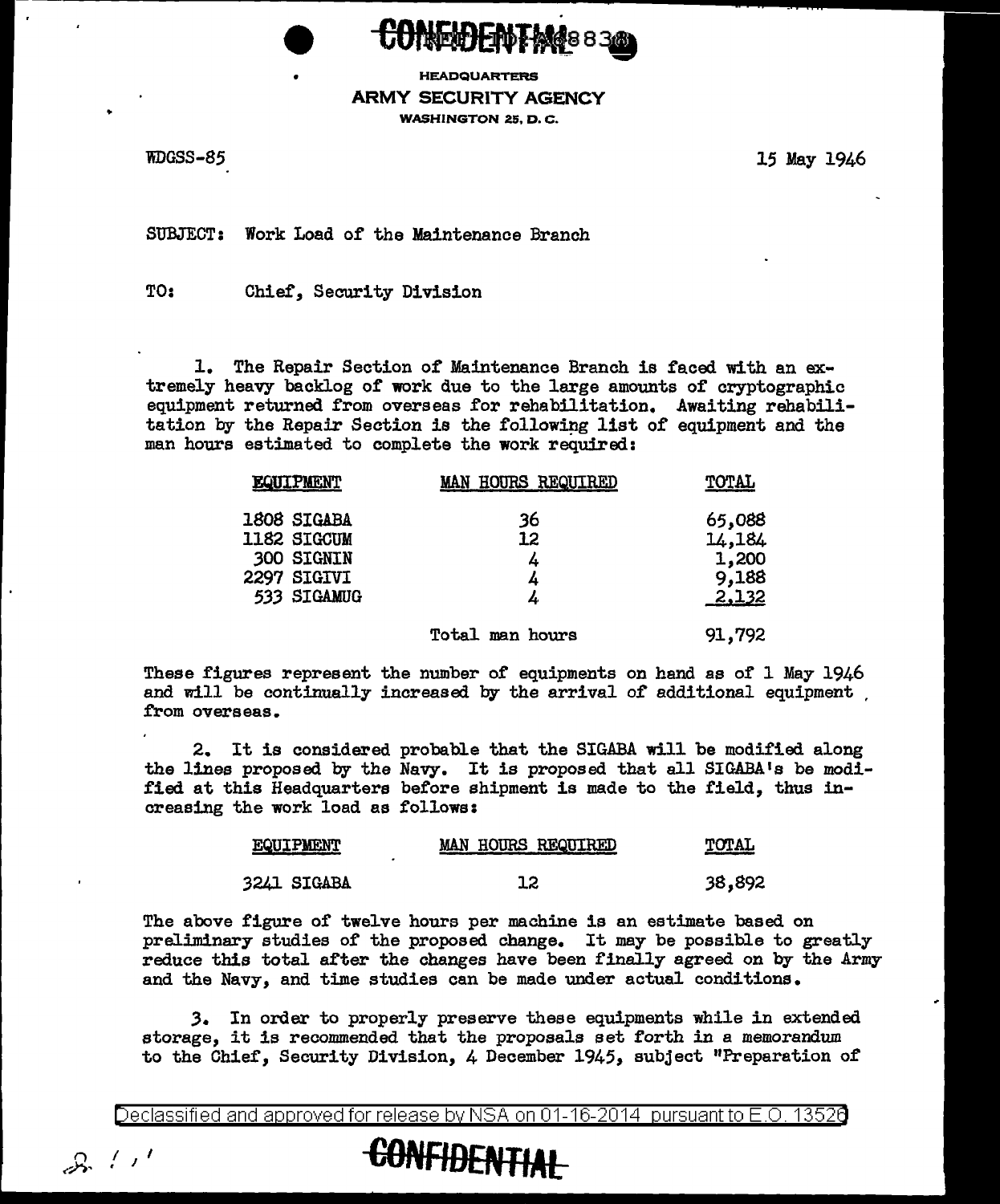## WDGSS-85 (15 May 1946)

Cipher Machines for Extended Storage, 11 be approved. A copy or this memorandum is inclosed. Approval of this program will require an expenditure of approximately 7,500 man hours.

**CONFIDENTANS320** 

4. The Converter M-325 (SIGFOY) has been declared obsolete. Before these items can be salvaged, it will be necessary to dismantle them to avoid disclosure or the cryptographic principles. It is estimated that one man hour per unit will be required. for this process which further increases the work load by 12,000 man hours.

5. Recently it has been brought to the attention of the Army Security Agency that the Signal Corps has declared surplus and has taken steps to dispose of all 131B2 Subscriber Sets and 14AB Transmitter Distributors. Should these subscriber sets be disposed of, it would invalidate the rehabilitation program of the SIGCUM, inasmuch as the SIGCUM would be useless without the associated subscriber set. It has been proposed that the Army Security Agency take steps to assure that proper rehabilitation and storage  $\frac{1}{2}$ of these items are a£fected. Should the rehabilitation and storage be undertaken by this Agency, the additional burden of an estimated 75,000 man hours would be added to the present rehabilitation program.

6. In addition to the rehabilitation program, the Repair Section is responsible for the maintenance or certain cryptographic equipment installations, both at Arlington Hall Station and in the vicinity *ot* Washington, D. C. A breakdown or the man hours expended during the past six months is tabulated belows

a. On-post Maintenance:

|                     | Nov | Dec | Jan | Feb | Mar | Apr | TOTAL      |
|---------------------|-----|-----|-----|-----|-----|-----|------------|
| M-209 Key Generator | 32  | 17  | 29  | 19  | 21  | 16  | 134        |
| SIGTOT Randomizer   | 25  | 18  | 13  | 14  | 11  | 5   | 86         |
| Signal Center, AHS  | 8   | 14  | 4   | 17  | 4   |     | 54         |
| Methods Branch      | O   | 2   | 5   |     | 0   | 2   | 10         |
| Machine Branch      | O   |     |     | O   |     |     |            |
| Rotor Wiring        | IJ  | 2   | 8   |     | O   |     | 18         |
| 26-30 Check Equip   |     | 3   | 11  | 7   | 3   |     | <u> 27</u> |

Total. on-post maintenance

*335* 

b. Off-post Maintenances

|                                                                 | Nov            | Dec              | Jan             | Feb           | Mar | Apr      | TOTAL             |
|-----------------------------------------------------------------|----------------|------------------|-----------------|---------------|-----|----------|-------------------|
| White House<br>Code Center, Pentagon<br><b>State Department</b> | 64<br>16<br>64 | 69<br>240<br>104 | 110<br>46<br>61 | 48<br>O<br>10 |     | 30<br>10 | 329<br>330<br>243 |

2

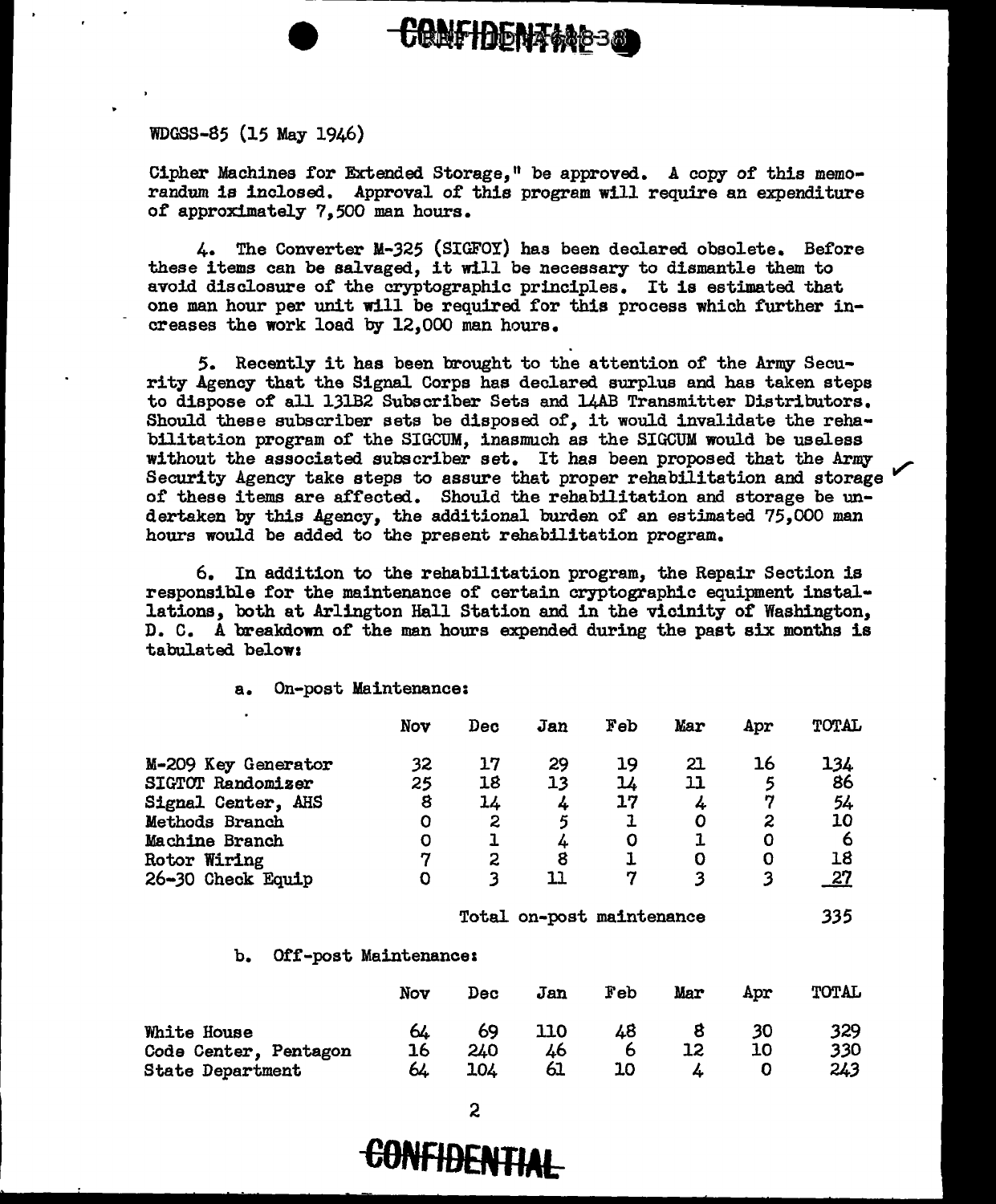## WDGSS-85 (15 May 1946)

| AAF, Bolling Field     |     |     |     |     |  | 19    |
|------------------------|-----|-----|-----|-----|--|-------|
| ATC, Gravelly Point    |     |     |     |     |  | 49    |
| SSU, Washington, D. C. |     |     |     |     |  | 56    |
| Special Trips          | 264 | 256 | 777 | 240 |  | 1,009 |

COMFIDENTAL839

Total off-post Maintenance 2,035

7. Effective 1 June 1946, the contract for the maintenance of equipment in the Arlington Hall Signal Center by the Chesapeake and Potomac Telephone Company will expire. The telephone company does not propose to renew this contract. Inasmuch as it is not desirable to have two maintenance·organizations on the post, Maintenance Branch will assume this maintenance on that date. Four men will be required to furnish twenty-fourhour maintenance seven days per week.

8. The Repair Section is staffed by four officers and ten civilians with an available total of 2,912 man hours per month. The following tables indicate how this available total is expended and the time required to complete the rehabilitation program:

| а. |     | Total man hours available per month:                                    |        |  |  |  |  |  |
|----|-----|-------------------------------------------------------------------------|--------|--|--|--|--|--|
|    | (1) | Two officers to be separated by 1 June<br>(Lts. Foran and Grefenstette) | 416    |  |  |  |  |  |
|    | (2) | Administrative and Supervisory                                          | 416    |  |  |  |  |  |
|    | (3) | Absenteeism (annual and sick leave)                                     | 85     |  |  |  |  |  |
|    | (4) | Maintenance of Cryptographic Equipment<br>(See paragraph 6)             | 395    |  |  |  |  |  |
|    | (5) | Maintenance of AHS Code and Signal Centers                              | 960    |  |  |  |  |  |
|    |     | (6) Rehabilitation of Equipment                                         | 640    |  |  |  |  |  |
|    |     | Total man hours                                                         | 2,912  |  |  |  |  |  |
| b. |     | Man hours required for:                                                 |        |  |  |  |  |  |
|    | (1) | Rehabilitation of SIGABA, SIGCUM, etc.<br>(pargraph 1)                  | 91,792 |  |  |  |  |  |
|    | (2) | Modification of SIGABA<br>(pargraph 2)                                  | 38,892 |  |  |  |  |  |
|    | (3) | Preparation for Storage<br>(paragraph 3)                                | 7,500  |  |  |  |  |  |

 $\overline{\mathbf{3}}$